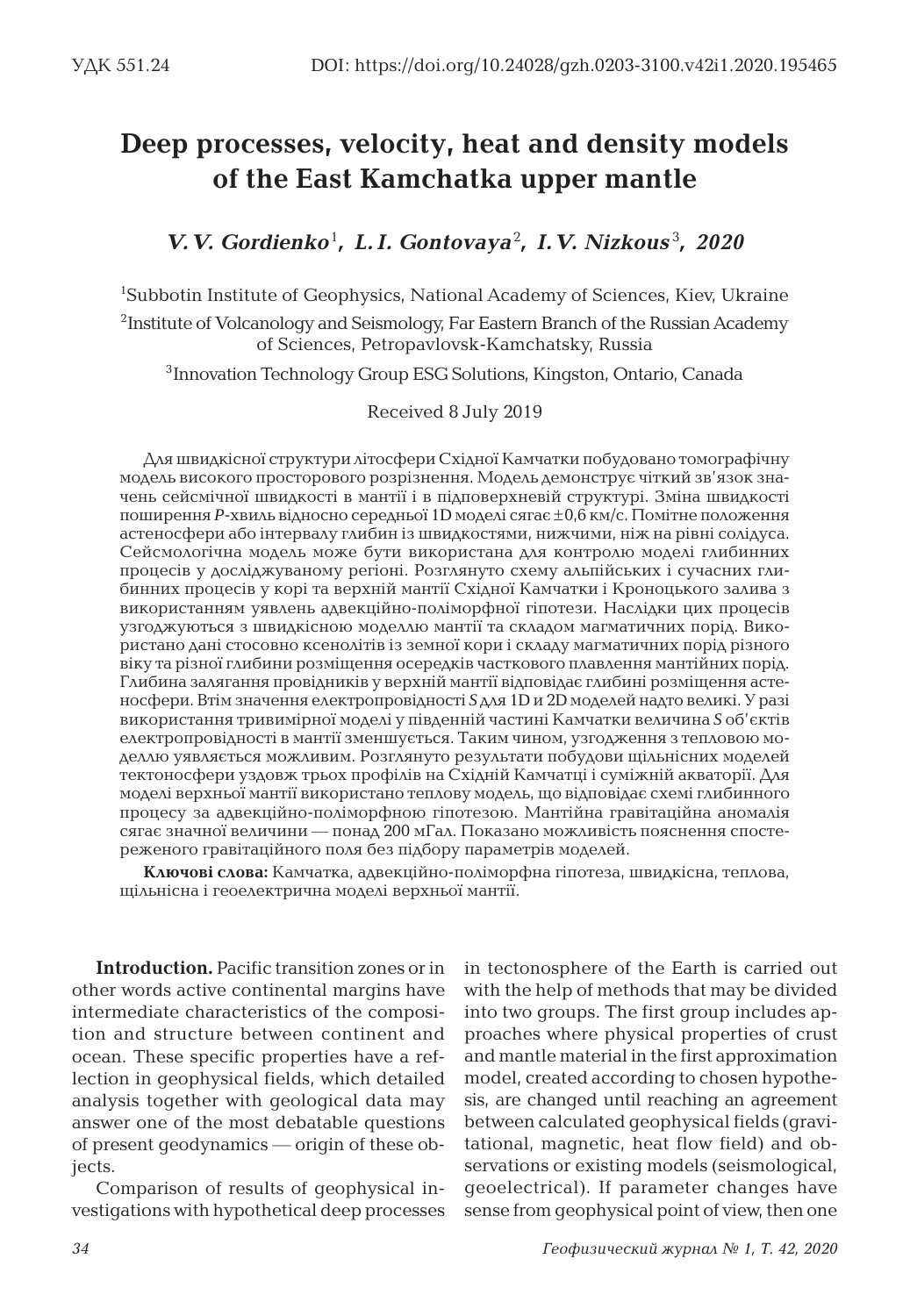may demonstrate that the hypothesis doesn't contradict with geophysical data. The second group includes methods that allowed construction of hypothetic model and its direct comparison (without parameters matching) with geophysical fields and models. Differences should be explained by uncertainties of model computation. Of course, the second group of approaches more efficiently controls the hypothesis, which, from the other hand, should provide a possibility of computation of distributions of physical properties that with acceptable accuracy relate to the process. Such kind of calculations became possible with the help of advection-polymorphous hypothesis (APH) applied to deep processes [Gordienko, 2001a, 2017; Sergeyev et al., 1992 and other]. In this paper we are presenting results of correlations of the hypothesis with seismological model of the East Kamchatka. As an intermediate result the heat model of the region that is controlled by geological data and gravity model is calculated.

**Seismological model.** Kamchatka peninsula is a part of the northeastern margin of Kurile-Kamchatka arc and the area of its junction with Aleutian arc. Seismicity of Kamchatka and adjacent of the water area is mainly concentrated in the seismic focal zone (SFZ), which extends under the peninsula to a depth of 200 km in the north to 600 km in the south. Main concentration of hypocenters is within a 60 km width belt that expanded along the eastern coast peninsulas. This belt indicates the place of rise of the central part of focal zone on the Earth's surface. Moving away from SFZ axis to the east and west seismic activity decreases. On the south it merges with Kuriles arc focal zone and on the north reaches Govena Island to the north of the arcs junction area. Geometry of SFZ, location of earthquake sources and their relationship with volcanic activity is discussed in detail in [Fedotov et al., 1985]. There was revealed clear dependence of earthquake distribution with lithosphere velocity structure of the East Kamchatka region [Gontovaya, Nizkous, 2005; Nizkous et al., 2006]. As a rule, higher seismicity level within bounds of SFZ is correlated with high gradient velocity zones that were found both

in mantle wedge and the Pacific plate (Fig. 1). At the same time, it is evident that there is a consistency between SFZ geometry change and velocity structure.

It is the first time when it was managed to show asthenosphere wedge in mantle layer beneath volcanic belt at 70―110 km depth as well as intensive low velocity anomaly, which top is located at 150―200 km depth. This anomaly is characterized by practically total absence of seismicity and corresponds to the Central-Kamchatka Rift area on the surface. High spatial resolution tomography reconstruction [Kissling et al., 1994 and others] of the East Kamchatka lithosphere velocity structure demonstrates clear relation of mantle structure with subsurface structure and may be used to control model of deep processes in the given region.

**The sequence of model comparison.** Model of deep processes in alpine geosyncline of East Kamchatka and selection of size of studied region (that takes into account processes in West Kamchatka and northwestern part of the Pacific plate) are based on geological information; ages of magmatism, sedimentation and folding that are taken to be equal for all the area of investigation.

Of course, it is necessary to compare such modeling results with adequate mantle velocity profile. Location of the vertical cross-sections, those show lithosphere velocities (Fig. 2), demonstrates their different position in Kamchatka tectonic structure, which is reflected in velocity models. Profiles 5 and 6 are in the area of activated in alpine time Cimmerian Okhotsk See plate of near its bound [Goryachev, 1966; Marakhanov, Potapyev, 1981 and others]. So the lithosphere model should differ from that one in the area of profile 7, 8 and 10 locations. Therefore we are not considering 5 and 6 profiles data. Computation showed that the influence of Cimmerian processes beneath the Okhotsk See plate on the heat distribution model in the profile 7 area is negligible.

Differences in profile 7, 8 and 10 velocity models are probably caused by evolution specifics of each part of the region that are not accounted for in the assumed unite scheme of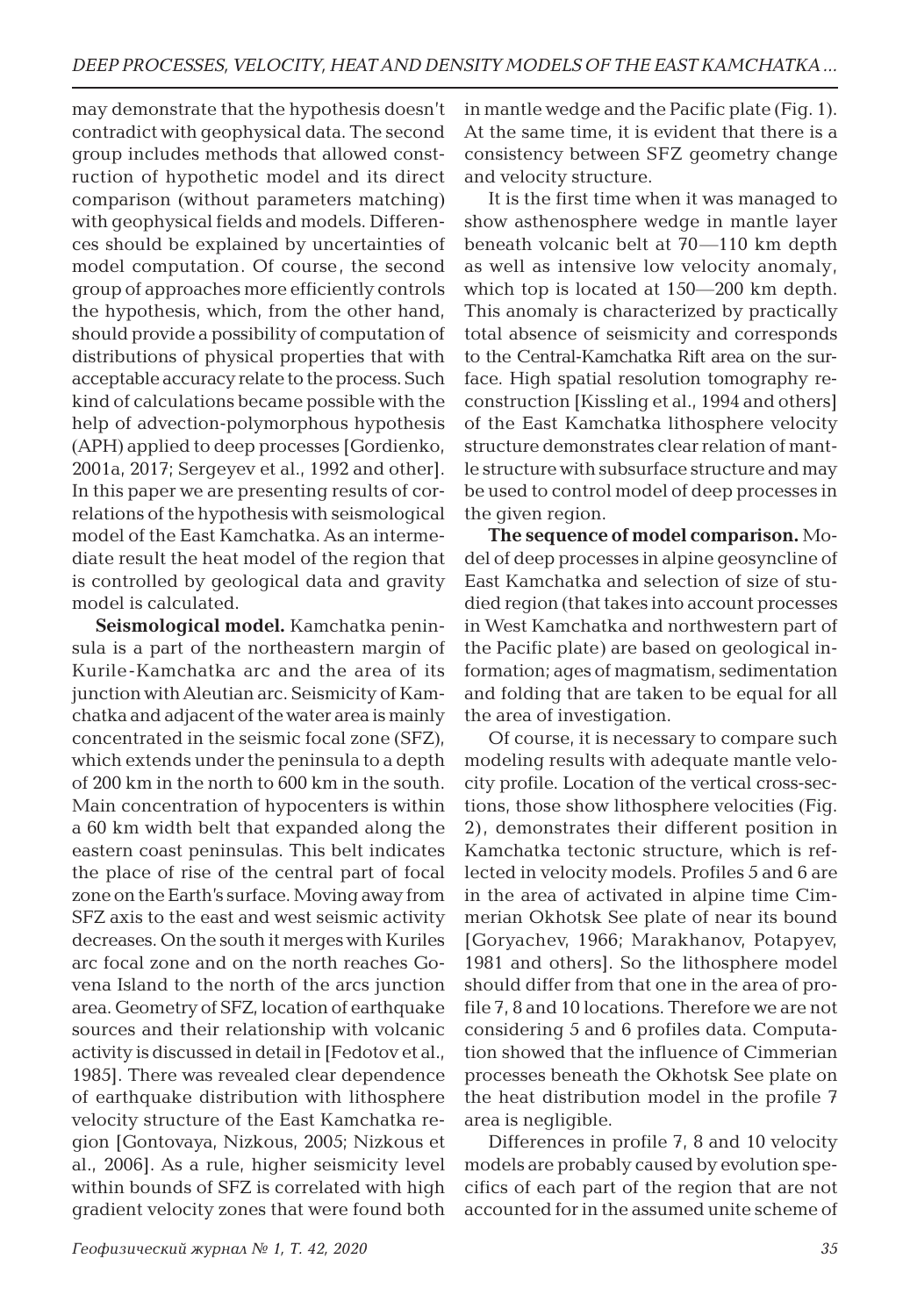

Fig. 1. Vertical cross-sections of 3D velocity model of the East Kamchatka lithosphere: *1* ― *P*-wave velocity change relative to average 1D velocity model (contour digitization after 0.1 km/s); *2* ― earthquake hypocenters with energy class  $10-13$ ;  $3$  — volcanoes (*a*), deep water trench (*b*).



Fig. 2. Schematic geological map and mantle velocity cross section profile position: *1* ― activated area of the Okhotsk Sea part; *2* ― young effusive rocks; *3* ― main faults; *4* ― the axis of trench; *5* ― seismic profiles; *6* ― summary interpretation profile; *7* ― gravity modeling profiles.

geological structure. They can be investigated in the more detailed study provided with all required information. In the present work for comparison with calculated heat distribution model profile we use averaged velocity structure of these three profiles. This averaged model was created in the following way. We aligned profiles using the points where the Central-Kamchatka fault, bonding geosyncline from the west, crosses them. Vertical cross-sections represented *P* wave velocities anomalies are parameterized by square cells 20 km by 20 km along depth and spatial axis. Cell size is chosen according to minimum volume of mantle material that moves involving in active process (see below). In each square cell the mean *P* wave velocity anomaly  $\Delta V_p$  is calculated, than obtained result is averaged and summed with background regional  $V_p$ values for each depth (Fig. 3, 4).

Such calculated model of average velocity is limited from the top by 50 km depth and by corresponding velocity isoline  $V_p = 7.5$  km/s, that by convention is taken as crust-mantle boundary [Gontovaya, Nizkous, 2005; Nizkous et al., 2006]. According to other data there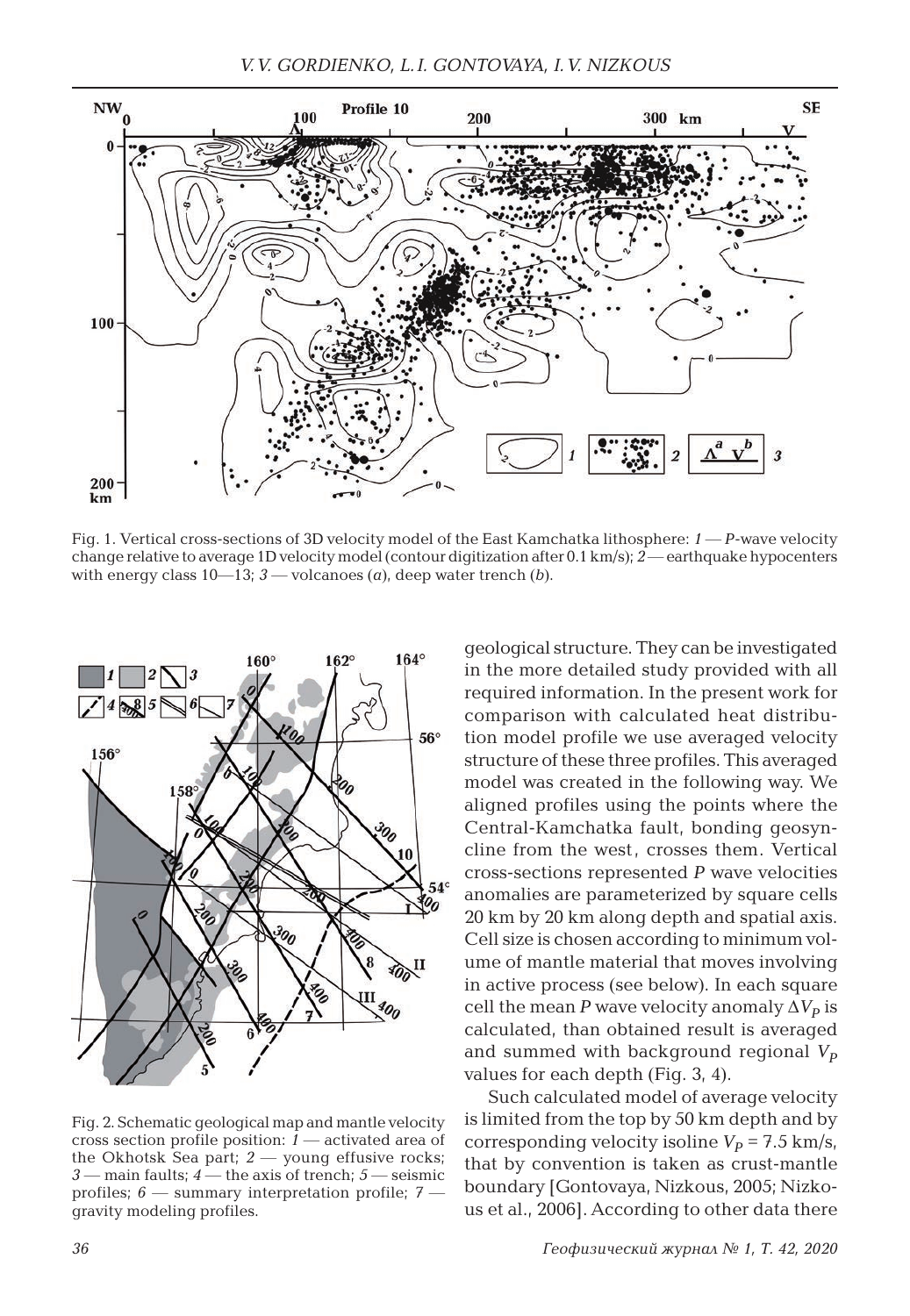are areas on Kamchatka peninsula, where crust thickness is more then 40 km [Anosov et al., 1978; Marakhanov, Potapyev, 1981; Sergeyev et al., 1992 and others]. On the composite profile horizontal axis ticks show the distance normal to the geosyncline boundary rather then along the profiles  $7, 8$  and  $km$ 10. This model can be used for comparison with calculated one. But the contrast range of velocity distribution is considerably lower



Fig. 4. *P*-wave velocity distribution along interpretation profile. Asthenosphere is marked with grey color.

than on particular for single profiles. However the differences in  $V_p$  between various parts of model are noticeable and exceed 0.2 km/s at the same depth (see Fig. 3). Asthenosphere, in other words the interval where velocities are lower than in solidus point, can be seen as well.

**Advection-polymorph hypothesis.** Foundation and main ideas of the hypothesis are in the following paper and monographs [Gordienko, 2001 a, 2017 and others]. This hypothesis was used many times for quantitative explanation of geological history and physical fields in the different continental, oceanic and transition zone's regions. Briefly, the summary of proposed processes is as follows. As a result of relatively long period (in the Phanerozoic) of thermal energy accumulation in the upper mantle, caused by radiation heat generation, at depths of about 220―260 km to 440―480 km the asthenosphere is formed. Then, overheated and partly melted material is rapidly brought into the depth interval above the asthenosphere. Beneath the active region the portions of the material that have isometric forms with about 60 km diameter are moved. These portions of material are named as quanta of tectonic action (QTA). The floating QTA is replaced by lowering of relatively cold material from above. The order of replacement is different beneath geosynclines and rifts. For geosynclines processes it is typical when QTA's are formed within the bounds of whole asthenosphere and accompanied by mixing of asthenospheric material. The first QTA floats (synchronously with initial magmatism) into



Fig. 3. Average *P*-wave velocity  $V_P$  distribution: in the region (1), beneath Pre-Cambrian platform (2) [Gordienko, 2017 and others] and at the mantle rocks solidus point (3) (see below).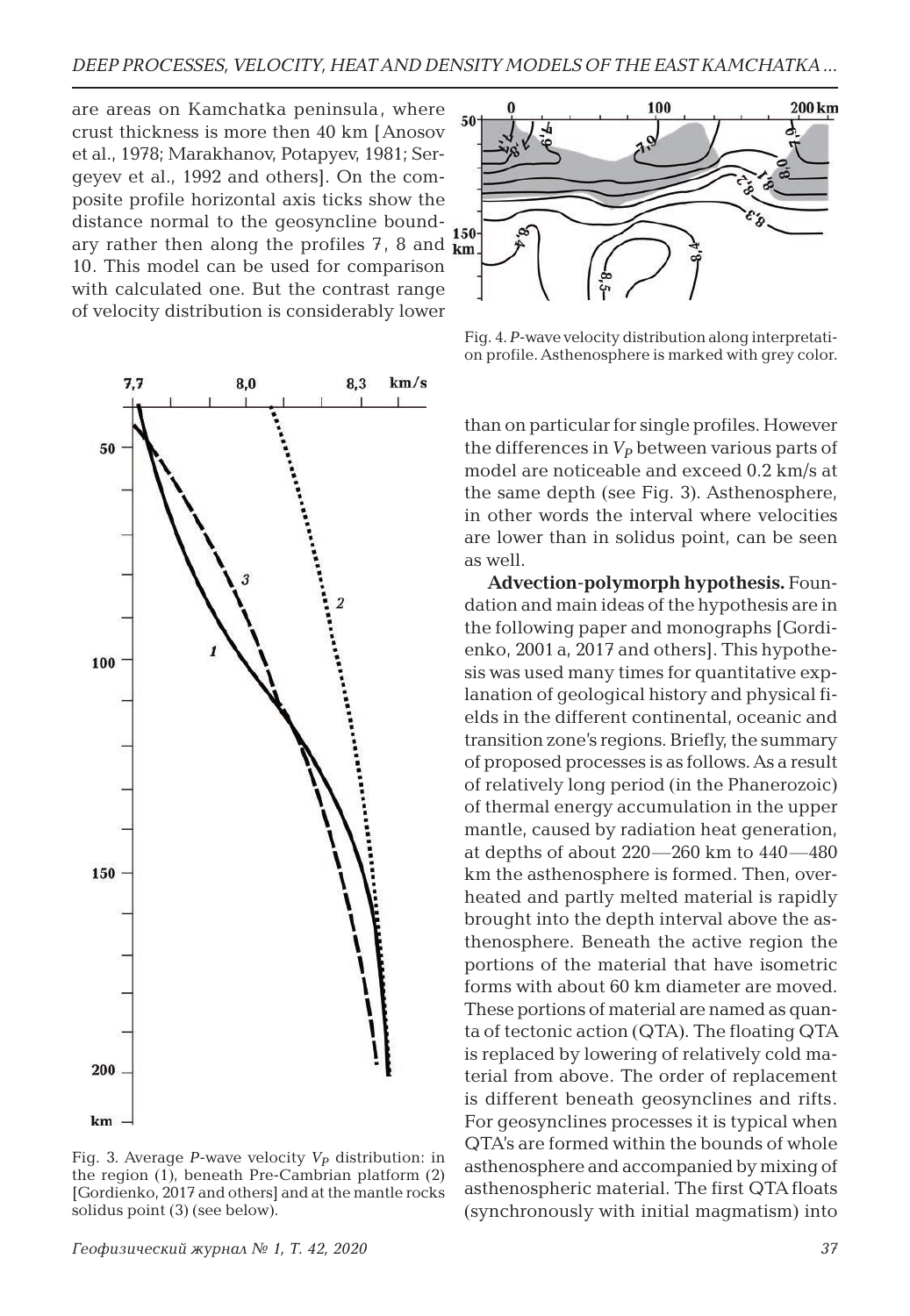160―220 km depth interval and is replaced by the comparatively cold material outside the active region. This process causes the temperature (*T*) decrease near future geosyncline. Asthenosphere is shortened or disappeared here and later on there are no or restricted number of such lateral displacements. The second QTA goes up into the 100―160 km depth interval, lowering cold material substantially cools the asthenosphere and its top and bottom move up. The third QTA lifts (directly before the folding) to 40―100 km depth and due to forming subcrust asthenosphere the mantle melting material comes to the crust and replace its lower and middle part of eclogite basic rocks. Then starts the period of relaxation of heat disturbances, lowering of asthenosphere's roof layer. The last process is frequently accompanied by additional intrusions of mantle melting material into the crust (post-geosyncline activation). Both stages of intrusion result in forming the layer of partial melting in the crust and coming of crust magmatism products into the upper crust and on the surface.

**Deep processes and heat distribution model.** A method of deep processes modeling within the bounds of advection-polymorphic hypothesis has been substantially changed since the first time applied to Kamchatka peninsula [Sergeyev et al., 1992]. Now it allows taking into account more and much detailed geological data about single geosyncline evolution.

The scheme of deep processes and evolution of heat distribution model at the northwestern edge of the Pacific plate agrees with one described in [Gordienko, 2001a, 2017] and would not be explained here. Obtained deep values of temperatures *T* are included in general model. Also we modeled processes in West Kamchatka geosyncline (west from marker 0) and their influence was taken into account in the heat distribution model showed on the profile.

Construction of Kamchatka deep processes scheme is similar to the work made for Carpathian Mountains [Gordienko et al., 2011]: in both cases it is necessary to consider two alpine zones with a little bit different ages of geosyncline events located near to each other. We are assuming that widths of Western and Eastern zones of Kamchatka are approximately the same ― 240―250 km (in other words the size of zones is divisible by the width of QTA and both parts consist of about four quanta of tectonic action). On the west the process started about 140 million years ago and finished about 60 million years ago. On the east the start and the end of the process correspond to 120 and 20 million years ago accordingly [Goryachev, 1966; Marakhanov, Potapyev, 1981; Sergeyev, 1992 and others]. On the first stage of the process in the West Kamchatka region the lateral heat and mass carrying over involves the interior of future East Kamchatka geosyncline,  $0 - 120$  km profile markers. This causes substation differences in QTA forming in the two parts of this region. Events occurred beneath the Pacific plate noticeably influence the processes evolution on the eastern part of the profile.

Material moves from the depth intervals were QTA could be formed (this means that asthenosphere already existed at the moment of QTA forming) to standard for geosyncline process depth intervals above asthenosphere [Gordienko, 2017]: 1) 120 million years ago the material moved to the area of 0―100 km profile markers from the depths of about 330― 480 km and to the region of 100―200 km profile markers from depths of 260―460 km to the 160―220 km; 2) 80 million years ago material moved to the area of 0―100 km profile markers from 380―480 km and to the region of  $100 - 170$  km profile markers from the depths of 180―260 km to the 100―160 km depth; 3) 20 million years ago material moved in the following way: to the area of 0―80 km profile markers from the depths of 120―190 km, to the 80―120 km profile markers ― from 120―180 km depth interval, to the 120―160 km profile markers from the depth interval of 140―180 km and to 180―240 km profile markers from 440―480 km depth to the 40―100 km depth interval. Time of QTA lifting was approximately assessed, and in future during more detailed analysis of geosyncline geological history it may be defined more precisely. All the profile regions (except the most eas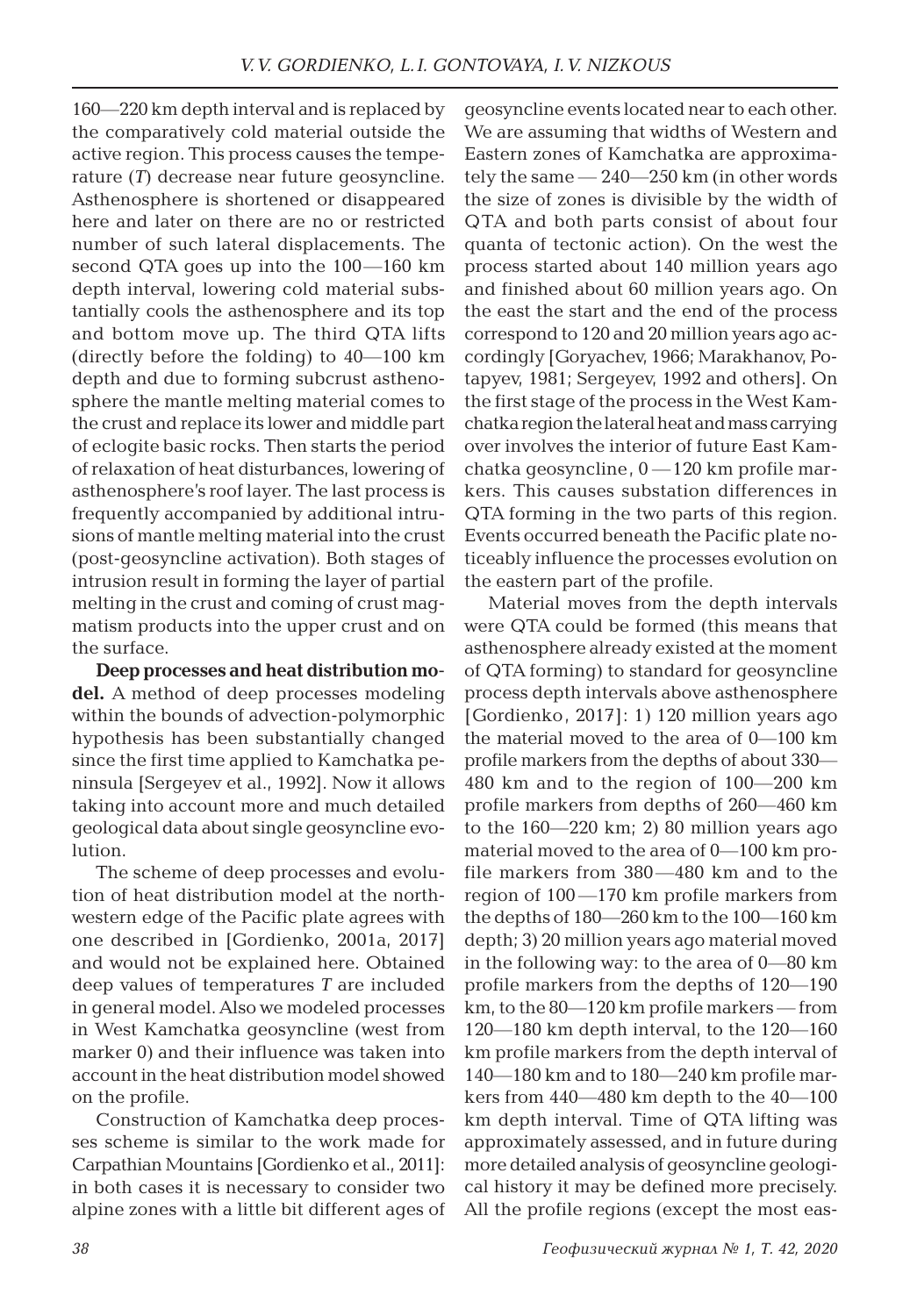tern one with thin crust) the last stage of tectonic process supplied with crust intrusions at about 20―40 km depths. During last several million years there is a modern activation of the territory of Kamchatka. In the model it is represented by carrying-out of melting material from the residual asthenosphere to the 0-20 km and 40-80 km profile markers 5 and 150 0.5 million years ago [Marakhanov, Potapyev, 1981 and others].

Each material movement resulted in formation of temperature anomaly zones of different signs at different depths. They were considered as non-stationary three-dimensional source of heating and their effect has been calculated during the whole time interval starting from the moment of appearance till the present time. Temperature anomalies were 150 summed with background temperature *T* that existed before active process.

The result from heat distribution model is represented in Fig. 5. This model includes mantle astenosphere at about 70 — 120 km depth (that can be explained by exceeding of solidus temperature *T*) and the thin layer of partially melting material in the crust at about 20―30 km depth that previously was expected at temperatures higher then 600 °C. The absence of the both layers is possible in the interval of 130―170 km profile markers. And it seems to be probable the existence of small layer of partial melting in the bottom of the most warmed-up part of the thickest crust at temperatures  $T > 1050$  °C.

The crustal part of heat distribution model was calculated in the most general way without possible detailed elaboration [Gordienko, 2017] that takes into account rather complex processes in the crust interior that is typical for post-geosyncline activation.

**Verification of the heat distribution model with the help of geological data.** 1. Information about temperatures and pressures (depths) of formation of crustal rocks that are on the surface at present time [Marahanov, Potapyev, 1981; Frolova et al., 1989; Sergeyev et al., 1992 and others] allows to control the crustal part of the heat distribution model (Fig. 6). In general all the data are in good agreement. Exceeding of experimental



Fig. 5. Heat distribution model (isotherms are in °С) along the profile. Upper figure is modern model, bottom figure ― 100 million years ago. Grey color is used to show layer of partial melting of the material, dashed line is boundary of the region where melt concentration in higher then 2 %, black rhomb and square mark sources of magmatism.

measured temperatures *T* above calculated temperatures in some regions caused by depth interval above the layer of partial melting in the crust. High temperatures reflect heating of the crust rocks in the areas of magma intrusions. This magma intrusion element of the entire process is not considering in the model, but when analyzing local temperature anomalies can be explained [Gordienko, 2017 and others].

2. According to petrologic data [Frolova et al., 1989] depths of the sources of relatively young magmatism in the Kamchatka mantle may be located at depths of about  $70 \pm 10$  km to  $140 \pm 20$  km. This result is in a good agreement with recent heat distribution model (see Fig. 5).

3. Available information about Kamchatka mantle rock composition and conditions of their melting allow suggesting that the melt-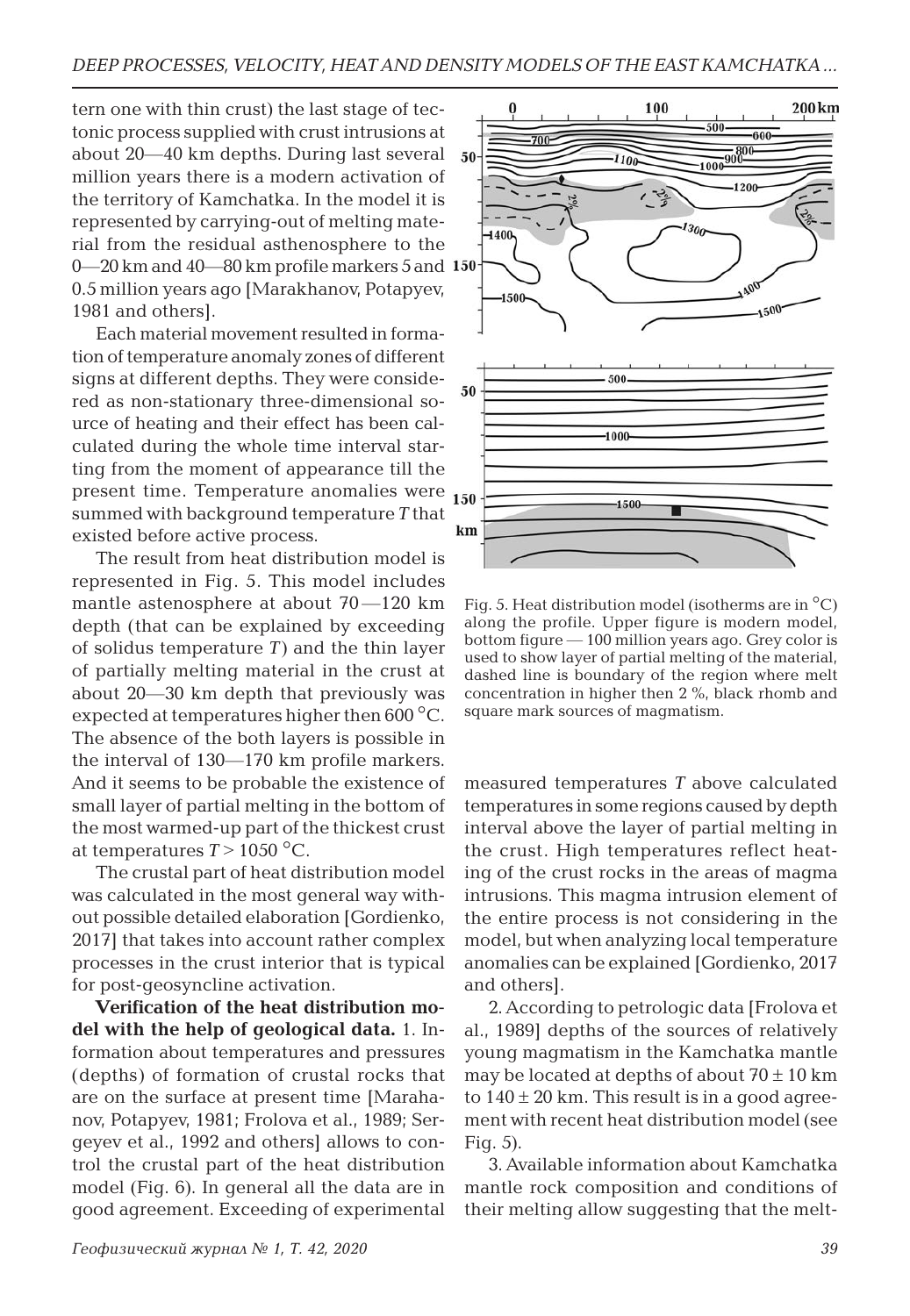

Fig. 6. Comparison between calculated (*1*) and experimental (*2*) temperatures in Kamchatka crust.

ing element is lherzolite under high fugacity of oxygen [Volynets et al., 1999 and others]. That is why it is possible to use experimental data concerning composition of melting material at different depths [Kadik et al., 1990] for determination of the source (melting material differentiation) depth. Usually it locates near upper boundary of asthenosphere that exists at the moment of magmatism process. The main role in source depth determination is played by the values of aluminium and magnesium oxidizes in the magma material (Fig. 7).

Results of comparison show that the depth of the present asthenosphere top in the corresponding area of young magmatism is about  $72 \pm 16$  km (see Fig. 7). We are using the data concerning compositions of basalt, andesite-basalt, andesite and absarokite according to [Gordienko, 2017]. The obtained depth correlates with position of the top of asthenosphere on the profile. Picrites and meymacites of Valagin series, which age is about 100 million years [Seliverstov, Tsykunov, 1974; Rass, Frih-Har, 1987] were melted out at the depth of about  $165 \pm 13$  km. In this case information about  $\text{Na}_2\text{O}$  (0.1—0.2 %) content was not taken into account when determining the source depth because of negligible concentration of this oxide. The obtained result correlates with the depth of the asthenosphere top of the corresponding age (see Fig. 5).



Fig. 7. Comparison of melt composition at different depths of mantle (*1*) [Kadik et al., 1990] with composition of Kamchatka igneous rocks of different ages (*2*) [Volynets et al., 1999] and (*3*) [Seliverstov, Tsykunov, 1974; Rass, Frih-Har, 1987].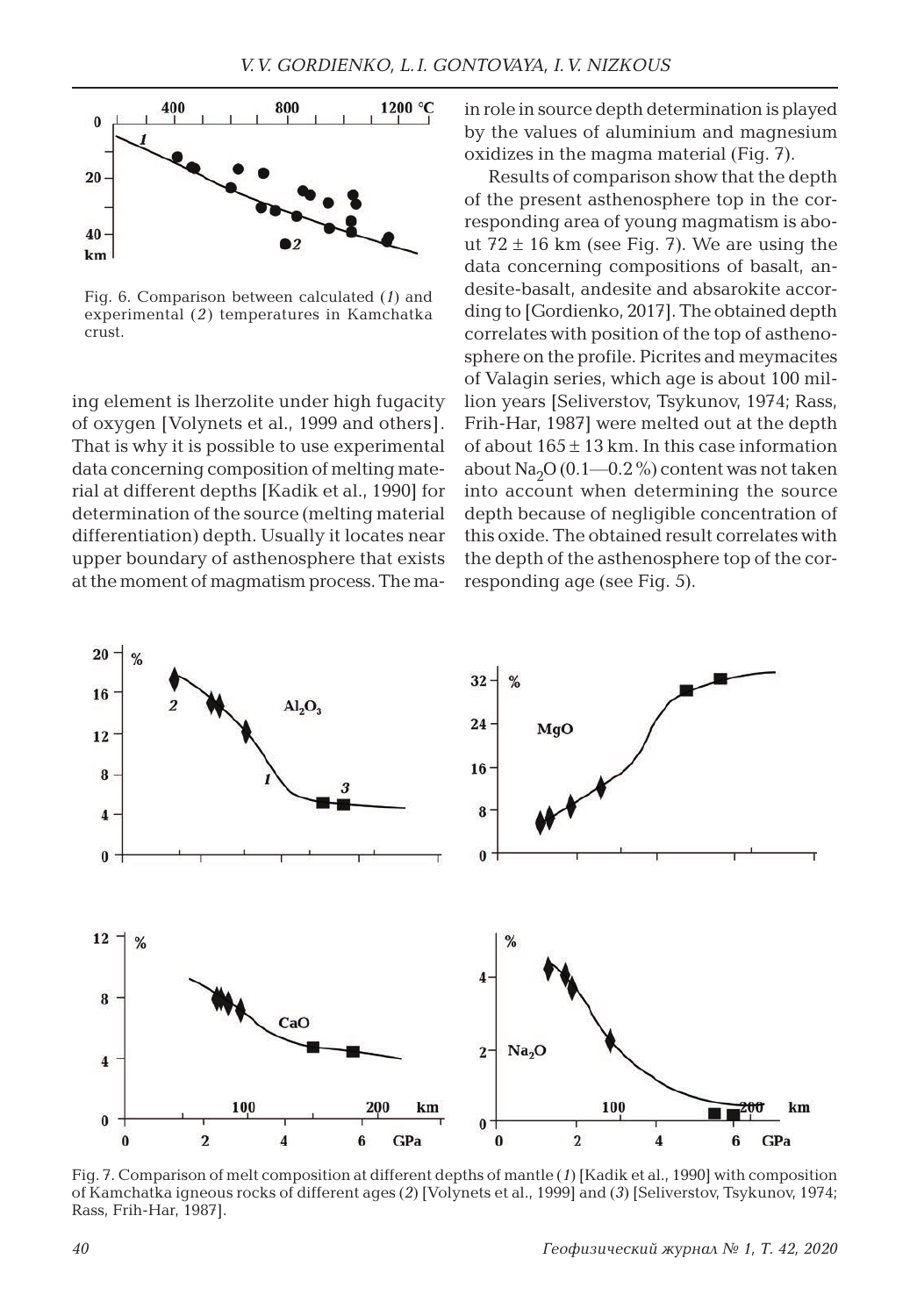4. Another method for determining the depth of the magma source and the temperature in it gives for the last stage of the geosynclinal process in Kamchatka (and island Paramushir) values are 55 km and 1200 °C and 90 km and 1350 °C [Gordienko, 2017 and others].

Thus we may consider that there is a good control of the heat distribution model from petrology information. Using additional data about composition of igneous rocks of mantle origin and different age from other areas of Kamchatka may be useful for further improving of the heat model.

5. The scheme of deep process corresponding to the APH allows one to calculate the thickness of the young sedimentary layer. In the case of Kamchatka, it turns out to be about 6 km. The available data reveal a close average value (Fig. 8).

6. It seems reasonable to control the heat distribution model by regional heat flow [Smirnov et al., 1991]. But in practice it is not so effective. Heat flow values are mainly determined by temperature distribution in the upper crust corresponded to the latest processes of mass and heat transfer in the limited depth



Fig. 8. Scheme of thickness (km) of the sedimentary layer of East Kamchatka and bar graph of its distribution.



Fig. 9. Heat flow distribution  $(mW/m<sup>2</sup>)$  in the area of study [Smirnov et al., 1991].

interval. In our case it is impossible to control heat distribution model using heat flow data because of lack of geothermal information for Kamchatka peninsula (Fig. 9).

**Calculated velocity model.** Based on the heat distribution model, in other words using the temperature difference between background values beneath Precambrian platform and the values at different depth, and information about velocity distribution in Precambrian platform mantle that correlate with convention hypothesis and lherzolite composition of mantle rocks, pressure wave velocities  $V_p$  were calculated. These computed  $V_p$  were compared with experimental values. At present time the character of temperature variation of *P* wave velocity at different depths is well investigated, see for example [Sobolev et al., 1996]. For calculations the temperature function of *P* wave velocity,  $V_p = f(T)$ , was simplified to linear dependence, which result in uncertainty less then 0.01 km/s. We consider that  $100^{\circ}$ C temperature difference from the background values (beneath the platform) leads to 0.06 km/s change of the *P*  wave velocity,  $V_p$ . Presence of melting material, when mantle rock solidus temperature *T*<sub>c</sub> is exceeded, where  $T_c = 1013 + 3.914H -$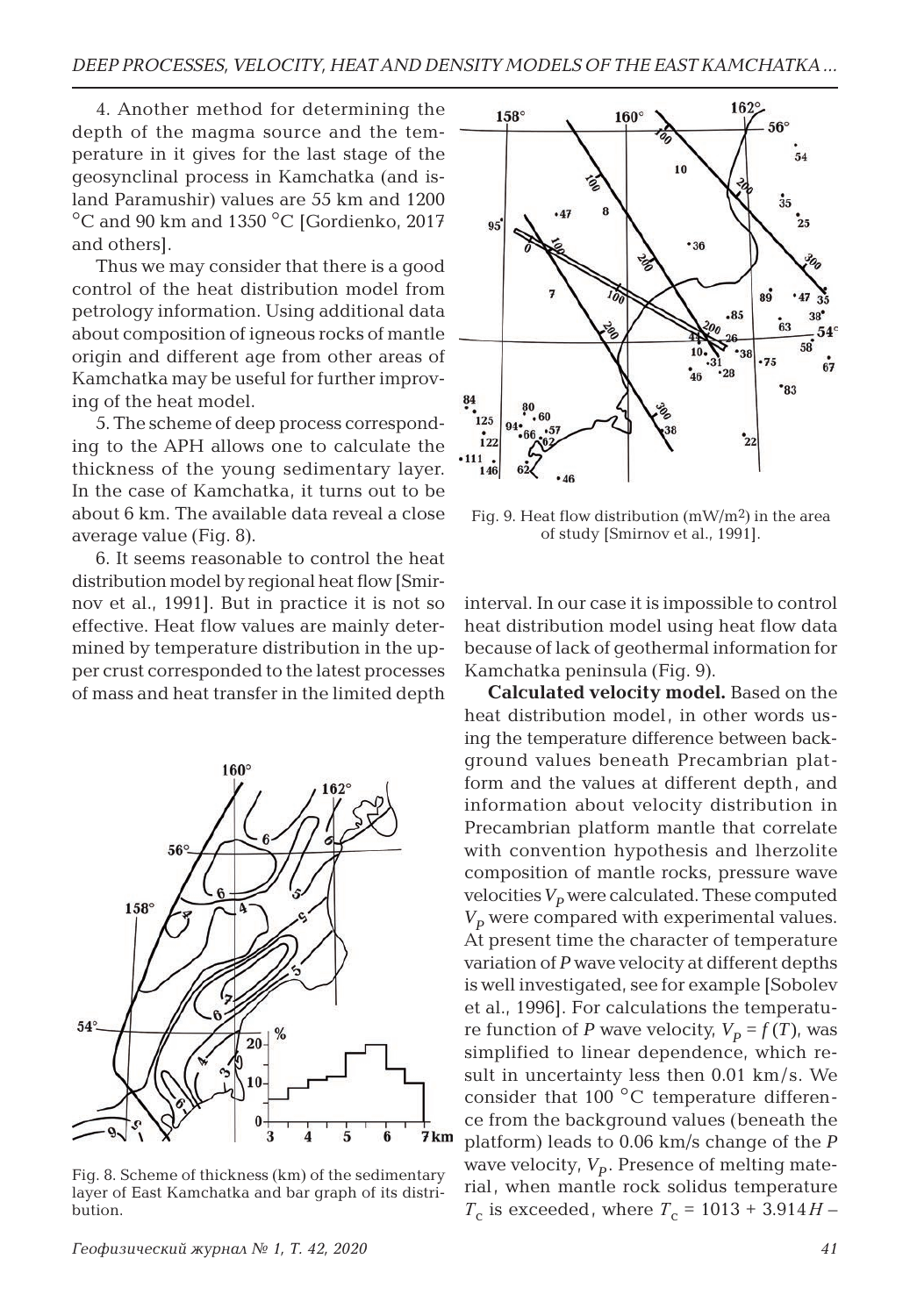

Fig. 10. The calculated velocity model along the profile. Grey color shows asthenosphere location.

 $-0.0037H^2$ , where  $H$  — is depth in km, introduces additional  $0.07$  km/s decrease of  $V_p$ values for each percent of its concentration. It was supposed that the quantity of melting material increases by 1  $\%$  with every 50 $\degree$  degrees of temperature rise starting from 1 % at the solidus point.

Calculated velocity model along interpretation profile is shown in the Fig. 10. It is clear that we have elements that coincide with experimental model and differ from it. Comparing calculated velocities  $V_p$  with average *P* wave velocities for each depth (Fig. 11, *a*)

one can see that computed velocity is slightly lower than experimental one, except the most top part of the cross-section.

Results of comparison of  $V_p$  values for  $20 \text{ km} \times 20 \text{ km}$  squares for given profile are showed in Fig. 11, *b*. Distribution of anomalies slightly differs from the normal one, but modal value assessment (0.075 km/s) is rather reliable and could probably be explained by uncertainties of both compared values and computation error is more then 0.05 km/s. Thus we can conclude that there is a good agreement between velocities.

**Heat distribution model and seismicity.**  Heat distribution model that reflected deep processes in the region should take into account another important parameter, namely seismicity. Earthquakes in mantle may be caused by displacements of QTA, magma movement, temperature change, when critical stress is exceeded by thermo-elastic one, rock blocks shift due to density change, polymorphous transformation of bottom part of upper mantle material. The latest displacement of QTA according to assumed scheme of process occurred 0.5 million years ago and the magma movement caused by this replacement was



Fig. 11. Comparison between average calculated and experimental velocities on the profile:  $a$ —asthenosphere (A) according to seismology and geothermal data; *b* ― histogram of differences of calculated and experimental *P* wave velocities  $V_p$  on the profile.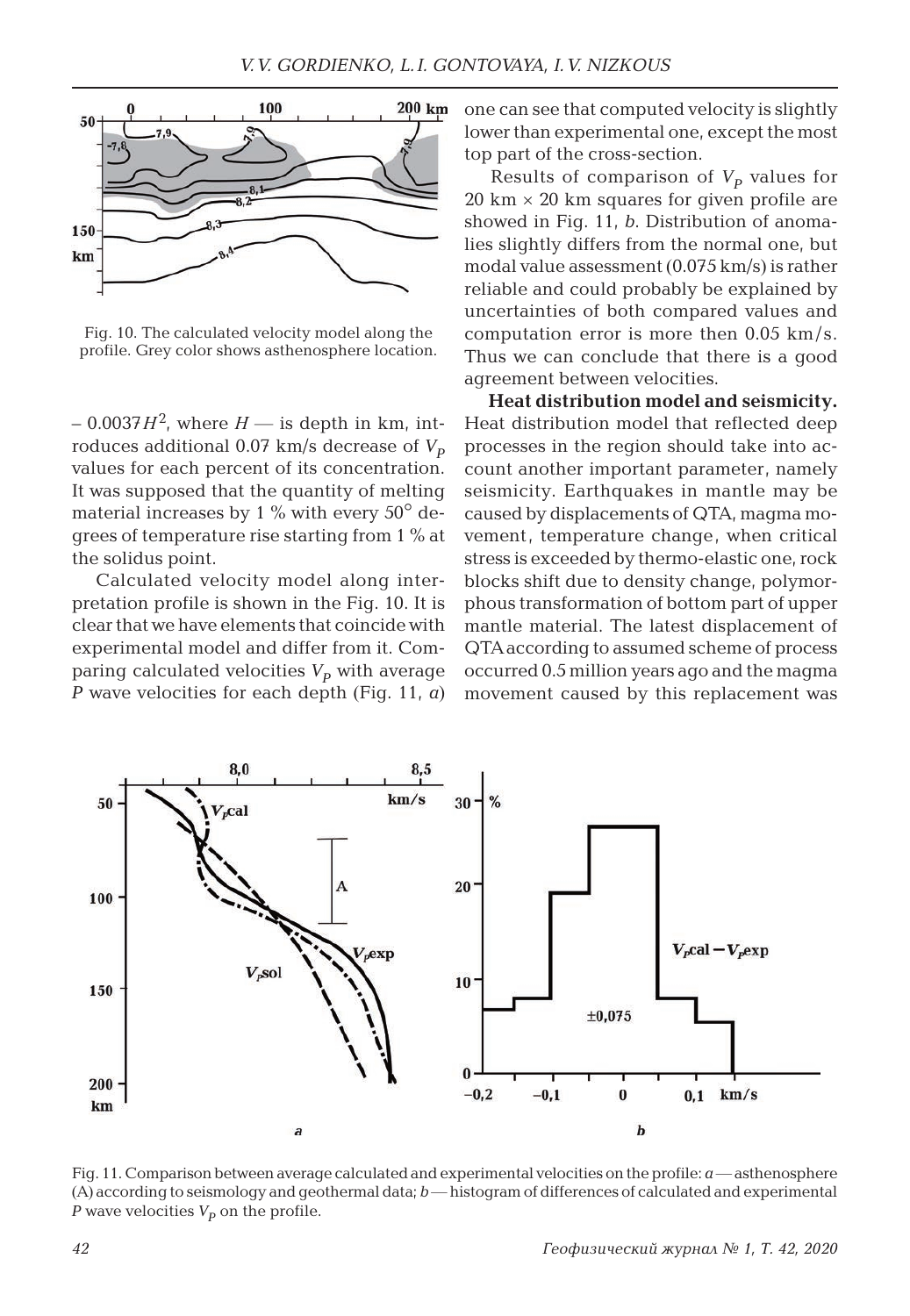predicted in general without determination of specific place and time. Polymorphous transformations occurred in the depth interval out of limits of considered models. That 100 is why we consider thermo-elastic stress and density change.

We compare mantle earthquake hypocenters location beneath profiles 7, 8 and 10 with mentioned above parameters according to the following scheme: we determine average number of hypocenters in squares  $20 \text{ km} \times 20 \text{ km}$ of the cross section beneath interpretation profile [Gordienko, 2017; Sobolev et al., 1996], and using this data we draw earthquake concentration isolines presented in Fig. 12.

Then obtained results are compared with temperature variation data at different depths of the mantle that occurred during the last hundreds of thousand years. Finally it was found that there is no visible interconnection between maximum earthquake hypocenters concentration and maximum temperature change. Probably thermo-elastic stresses do not play significant role in the areas of high seismic activity, like Kamchatka. In the other regions of present day active tectonic processes with the help of thermo-elastic stress information it was possible to explain only the existence of zones with minor concentration of seismic events [Gordienko, 2017 and others].

Density changes that occurred during deep active processes in the mantle of East Kamchatka were calculated using anomaly temperatures. It was considered [Sobolev et al., 1996; Gordienko, 2017 and others] that density change is 0.013  $g/cm<sup>3</sup>$  when temperature is changed by 100 $\degree$ C; and 1 % of the melting material decreases the density by  $0.003$  g/cm<sup>3</sup>. For each depth average density was calculated and determined the variation from this mean value (Fig. 13).

One can see that there is a qualitative similarity of density and earthquake concentration distribution. Relatively dense inclined block of rocks could produce stress result in generation of seismic events. To analyze it, it is necessary to consider numerous parameters of the medium and earthquake characteristics. Probably, the main role is not played by thermal effects, but by the descent of crust eclogi-



Fig. 12. Distribution of hypocenters of mantle earthquakes selected from Kamchatka catalogue for 3D lithosphere velocity model calculation.

tic blocks into the mantle [Gordienko, 2014 and others].

Earthquakes with depths of foci reaching about 250 km may well be accounted for by downwarping of eclogitized crustal blocks that started earlier at the rear flanks of the geosyncline where it reached maximum. In the frontal part of the region, the process started recently, and subsidence there is minimal. Beneath western Kamchatka, where there lies an Epi-Cimmerian or Late Alpine plate, the process is most likely over and earthquakes are rare. Deeper earthquakes can only strike in the zone of transition to the lower mantle. Their hypocenters are separated from shallower ones by an extensive aseismic gap. Such gaps exist in all regions where earthquake foci are located in the zone of polymorphic transformations.

According to [Balakina, 2002], the mechanisms of the aforementioned earthquakes



Fig. 13. The density anomalies of mantle rock beneath the profile (in  $q/cm^3$ ).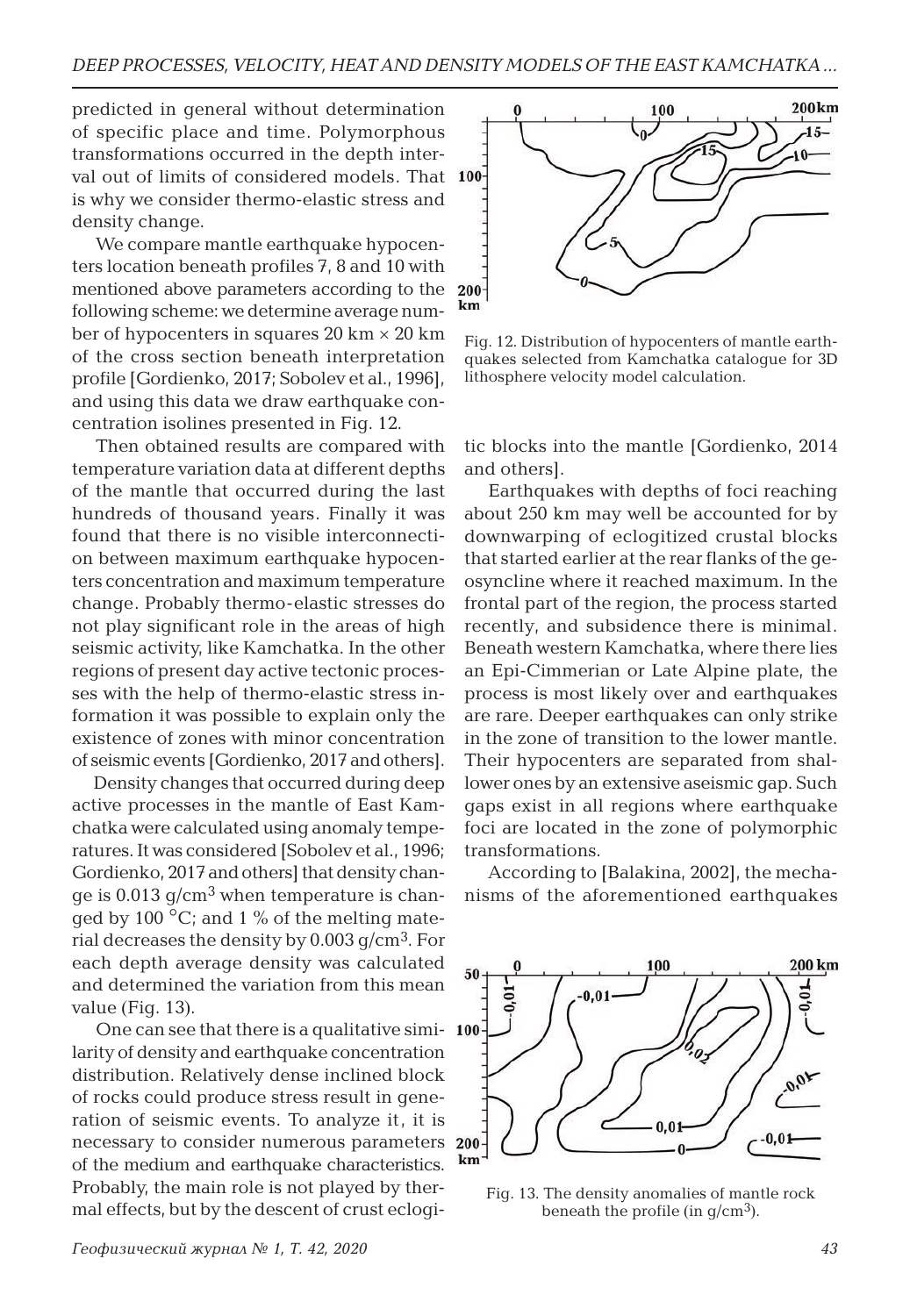are associated with verical displacements of tectonic blocks. In tems of the advection polymorpism theory (APH), at larger depths (over 600 km), that is in the zone of transition to the lower mantle (like in the case of the 2013 earthquake in the Sea of Okhotsk, east of Kamchatka), the character of earthquakes is different. What actually happens there is a change in the rock volume resulting from the process of polymorphic transformation. Distribution of aftershocks in time may be indicative, to a certain extent, of the type of the mechanism. In this sense, the significance of the data on the earthquake in question cannot be overestimated. It has long been common knowledge that distribution of aftershocks from more shallow earthquakes obeys the Omori law. This fits a strike-slip mechanism. The Omori law does not support the case under study (Fig. 14), at least not for the initial time-related aftershock sequence of aftershocks.

**Thermal model and geoelectrical data.**  Various publications provide somewhat different depth intervals, at which a conductive layer (with specific electric resistance ρ smaller than  $100$  Ohm  $\cdot$  m) lies in the mantle beneath East Kamchatka and the Kronotsky Gulf [Moroz, 1991 and others]: from 40―150 to 110―180 km. This uncertainty can be readily explained by complicated conditions under which the deep-seated feature was iden-



Fig. 14. Correlation between temporal distributions of aftershocks from an earthquake in the upper mantle levels in Japan [Enescu et al., 2009] and the deepfocus earthquake in the Sea of Okhotsk. Graphs for the earthquakes: *1* ― in Japan, *2* ― in the Sea of Okhotsk.

tified beneath crustal conductive zones with variable ρ and appreciable composite longitudinal conductivity.

Comparison between thermal and velocity models, on the one hand, and geoelectrical model, on the other, reveals their significant mismatch. Crustal portions are qualitatively similar. Mantle portions are not.

Differences in depths of the conductive layer's bottom are not so important. The point is that, in geoelectrical surveys, the depth of the top of the body and the magnitude of the composite longitudinal conductivity are the most reliably determinable parameters. Yet, according to geoelectrical model, *S* amounts to 8500―9000 Sm (siemens units), whereas in thermal and seismological models it ranges from 1500 to 2000 Sm.

The evaluation of *S* for the asthenosphere on thermal and seismological models was conducted for virtually dry melting conditions and an average melt concentration of about 2 %. In that case, for reaching the  $\rho$  value of  $5-10$  Ohm  $\cdot$  m in a conductive medium, the relevant concentration should be 12 %, which corresponds to a velocity anomaly of about  $1 \text{ km/s}$ . Such an anomaly is unlikely for a considerable depth range. Segregation of the melt and its transport upwards (resulting in a depletion of the concentration in the layer) take place at a concentration of 3―5 %. The value of  $\rho$  may only change if the mantle melt contains a large amount of fluids. The available estimates of this parameter for Kamchatka's young igneous rocks [Frolova et al., 1989; Volynets et al., 1999 and others] do not go beyond the limits within which the effect of fluids on the asthenosphere's  $\rho$  is minor [Gordienko, 2001b]. Further studies of geoelectrical data were instrumental in establishing a 70―110 km depth range with high electrical conductivity in the mantle of East Kamchatka (on the whole, as an integral region) [Moroz, 2009]. The above estimate is close to the data of thermal and seismological models.

The values of *S* were obtained for 1D and 2D models. When using a 3D model in the southern part of Kamchatka, the values of the conductivity objects in the mantle are about 2000 Sm, in individual blocks up to 5000 [Be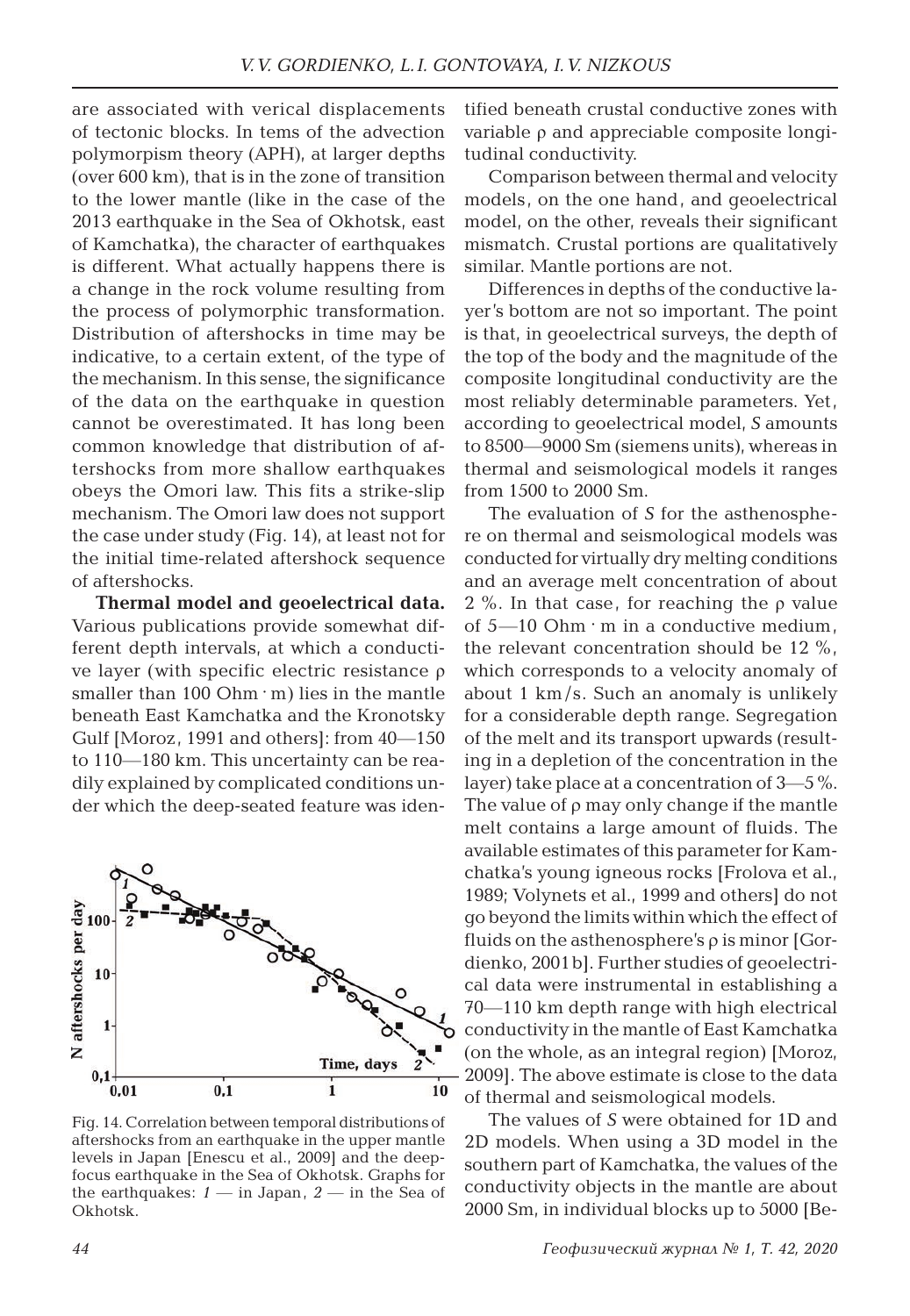lyavsky, Aleksanova, 2014]. Thus, coordination with the thermal model seems possible.

**Density model of tectonosphere.** The aforementioned three-dimensional velocity model incorporates the Earth's crust. It turned out to be sufficiently detailed and reliable for constructing (in combination with other data [Anosov et al., 1978 and others]) diagrammatic models of density distribution along the three profiles running across East Kamchatka (see Fig. 2). The crustal model represented the distribution of depths for the M discontinuity, 6.5 and 7 km/s velocity levels, and the basement. The velocity of a layer between the 7 and 6.5 km/s isolines was assumed to be 6.7 km/s. The  $V_p$  value of  $6.0 \pm 0.5$  km/s was adopted for the basement surface, and 6.5 km/s was considered as an average between the basement and the 6.5 km /s isoline. Thus, the velocity profile used is over schematized, yet, given the available factual data, it is impossible to construct a more detailed profile: The details would be inaccurate.

The abundance of basic and ultrabasic rocks in the Earth's crust of Kamchatka has prompted us to use, alongside conventional formulas, also conversion formulas from  $V_p$  to  $\sigma$  applicable to the layer of crust-mantle mixture (CM):  $σ =$  $= 2.69 + 0.26 (V_p - 6)$  and  $\sigma = 3.02 + 0.28(V_p - 7)$ , where  $\sigma$  is density in  $g/cm^3$ . It certainly largely applies to the lower layer of a consolidated crust: Without the effect of high temperature, velocity values there would have been like in the CM layer. Small corrections  $(0.005-0.01)$  g/cm<sup>3</sup>) made up for the anomalous heating of the crust. The thickness and density  $(2.55 \text{ g/cm}^3)$  of the sedimentary-igneous veneer on dry land was adopted according to a study published by [Sergeyev et al., 1992] and others. These data do not contradict the rather scanty information on seismic wave velocities in Kamchatka's veneer (2.4 ―4.6 km/s). The thickness of sediments beneath the seabed was believed to be decreasing in the direction from the shore to the trench from 4―5 to 1―0.5 km in accordance with typical distributions of the parameter in other areas of South Kamchatka, as well as the Kuriles and Hokkaido. It was assumed that the density there is somewhat lower than on dry land:

2.45  $q/cm<sup>3</sup>$ . There is no material to specify the parameter, and the influence of its variation on crustal effect is hardly significant at all.

Provided that density distribution in the upper mantle is normal, the estimated gravitational effect of the crust resembles in shape the distribution in the observed field, but as far as its level is concerned, it has nothing in common with the latter: It is higher by approximately 200 mGal (170―190 mGal) on dry land and by over 200 mGal at sea. The magnitude of the mantle anomaly generally resembles that one common for the Alpine geosyncline undergoing contemporary activation, as well as for young oceanic basins. It testifies to a very intensive heating of the upper mantle's top portion, something that (in terms of the APH) is inevitably associated with the cooling of the mantle's lower portion and polymorphic transformations of mantle rocks.

A thermal model for the upper portion of the mantle (to approximately 200 km) was already presented earlier in this paper. A certain adjustment was introduced for the mantle beneath the basin. The major problem in the construction of a model for the basin encompassing the entire thickness of the upper mantle boils down to the lack of reliable geological information on the events that have taken place over recent dozens of millions of years. The problem is further aggravated by the fact that the process beneath the Obruchev Hills may differ from the processes in the basin proper. Even if temperatures in the top portion of the upper mantle are similar for different versions of the process, they may differ considerably in the mantle's lower portion and cause changes in density (which may turn out to be quite appreciable once conditions become ripe for polymorphic transformation of rocks), so that the resulting densities would differ from those used in the calculations. These considerations have prompted us to restrict the area of calculations and not to go beyond the trough axis. Further southeast the reliability of the results may sharply decrease.

The distribution of temperatures was used to determine anomalous densities. The following factors affect them.

1. Variations in  $\sigma$  relative to normal distri-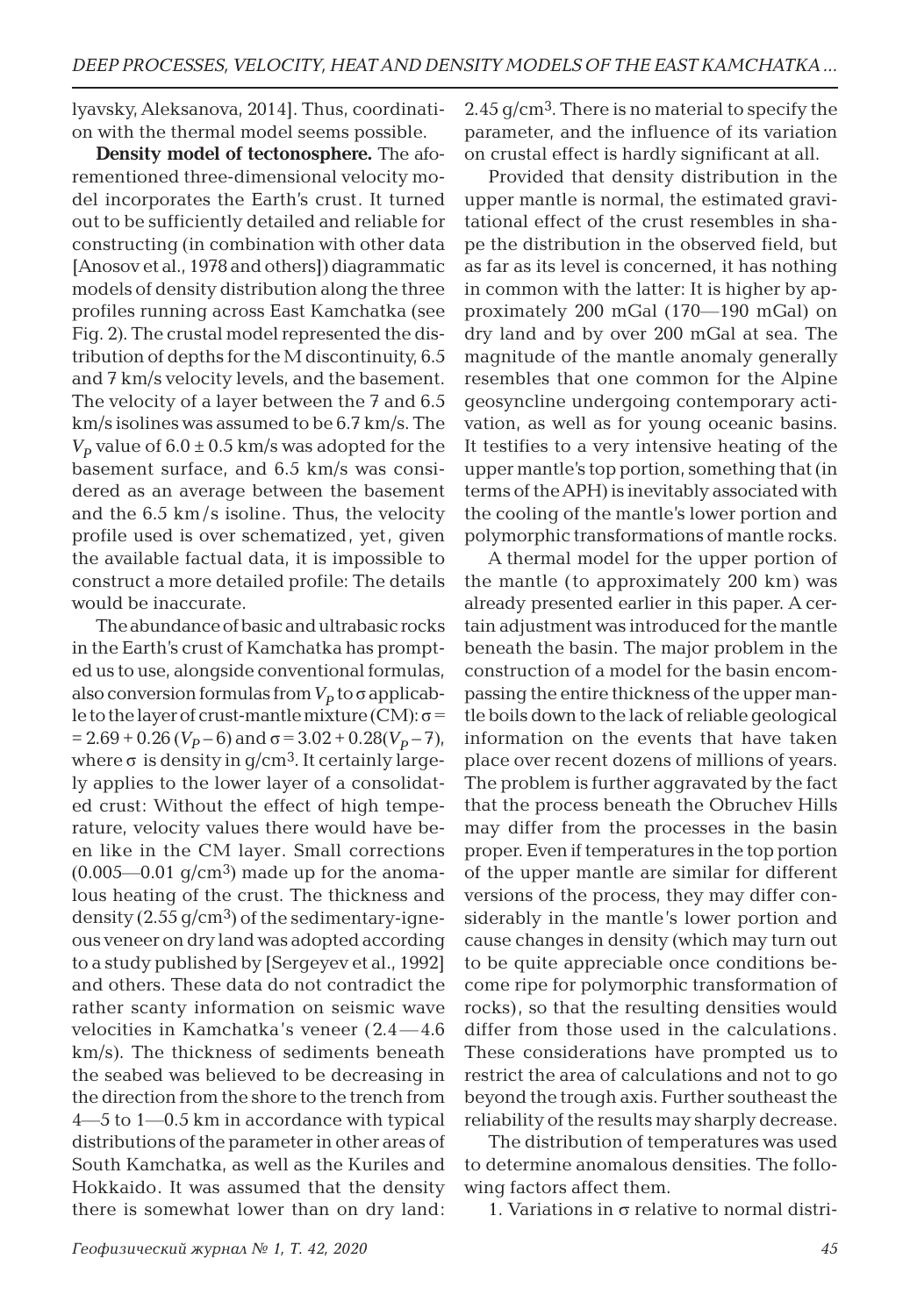bution  $(T_n)$  under the effect of an anomalous temperature, i. e. its deviations from the background temperature. At the point of solidus  $(T<sub>s</sub>)$  the amount of fluid was assumed to equal  $1\%$ , so that for its increase by  $1\%$  (to the level of segregation ― presumably amounting to  $3-5\%$ , a heating by 50 °C was assumed to be required. One percent of basaltic fluid (at depths indicated in the model) reduced the density by  $0.0033$   $q/cm<sup>3</sup>$ . This correlation cannot be applied to larger depths: For melt composition corresponding to the composition of the rock, the melt is more compact than the solid mantle at depths larger than 200― 250 km.

2. High temperatures caused mantle rocks 350 at depths from M to 30 and from 30 to 100 km to transform to plagioclase and spinel facies, respectively. This resulted in the reduction of their densities by  $0.125$  and  $0.08$  g/cm<sup>3</sup> [Gordienko, 2017 and others]. A concept regarding preservation of relics of the reworked continental crust beneath a thin oceanic crust (down to 33 km) in the northwestern basin [Sergeyev, 1997] suggests the same densities.

The anomalous density values for upper mantle rocks of the region are presented in Fig. 15.

3. During the process of cooling of the upper mantle's lower portion as a result of the overlying deep-seated material sinking there, conditions arise that promote a temperature at which olivine transforms into a mineral with the structure of spinel, and thus the rock undergoes compaction by approximately 0.21 g/cm<sup>3</sup> [Gordienko, 2017 and others]. At a normal temperature distribution, the transformation occurs at the depth of about 470 km.

Attempts to precisely determine the error in calculations of the effect of the mantle's anomalous densities have so far failed. Real errors in the calculation of temperatures enable us to assess errors in drawing boundaries of polymorphic transformation zones at just a few kilometers.

Associated with them in each case may be errors in the calculation of the field equaling  $10 - 15$  mGal.

With an account for all the errors in the determination of estimated and observed fi-



Fig. 15. Anomalous densities in the upper mantle beneath the profiles:  $1 -$  isolines of anomalous densities (in  $0.01$  g/cm<sup>3</sup>) associated with anomalous temperatures and partial melting; *2* ― plagioclase lherzolite zone; *3* ― spinel lherzolite zone; *4* ― zone (above 470 km) of anomalous compaction in connection with polymorphic transformation at the bottom of the upper mantle.

elds listed above as  $(\Sigma(\Delta g)^2)$  0.5, we get an assessment of the divergence that they caused between the Δ*g* values being compared amounting to about 40 mGal. The estimated gravitational effect of anomalous densities in the upper mantle beneath the profiles makes it possible to approximately equalize the estimated and observed fields (see Fig. 13). Significant divergences have largely been detected in marine portions of the profiles where errors in the determination of both values being compared may increase. It cannot be ruled out that after the used a priori information is refined, the estimated and observed fields may turn out to be closer in magnitude. On the whole, correlation between the fields may be viewed as satisfactory, with an allowance for the lack of accuracy and, occasionally, the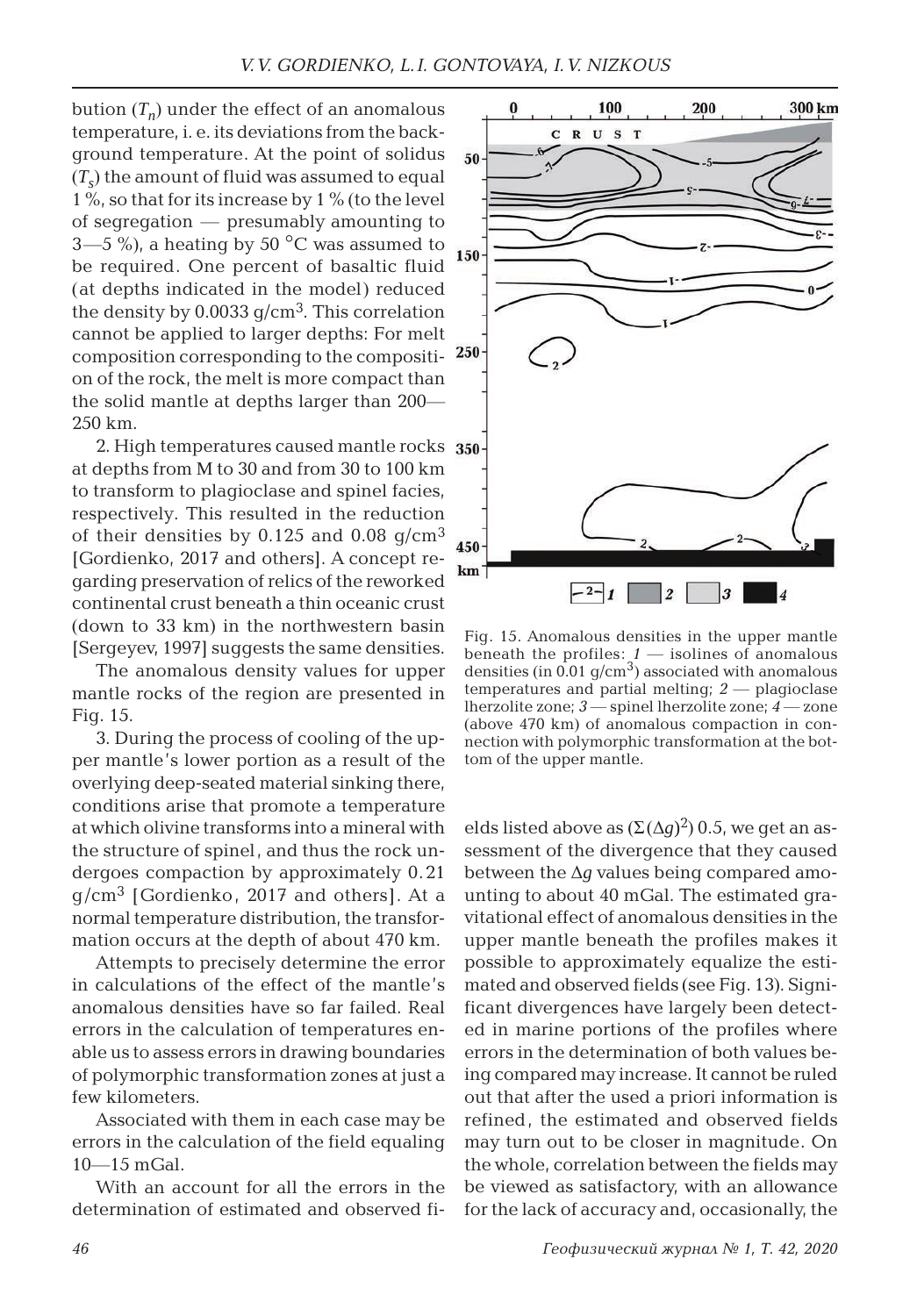hypothetical character of the data used and colossal swings in the values of gravitational fields along the profiles.

Maximum divergences between the estimated and observed fields at some sites reach 89―100 mGal, which is a lot, yet they do not contradict the assessment made above. Maximum divergences are confined to the trough and to the area east of it. The overall results of the comparison between the fields are shown in Fig. 16.

8. It follows from them that the average difference between the fields along all the three profiles does not exceed the forecast value and amounts to 30―40 mGal. A histogram of the distribution of the divergences is more or less symmetrical and points to its relative similarity to normal distribution (Fig. 17).

We can generally claim that in the case of Kamchatka, a fairly good match between



Fig. 16. Comparison between estimated and observed gravitational fields along profiles I, II, and III (see Fig. 2): *1*―*3* gravitational fields (*1* ― observed, *2*  and *3* estimated (*2* ― the effect of the crust and normal mantle, *3* ― taking into account the mantle's anomalous density)).



Fig. 17. Histogram illustrating divergences between calculated and observed fields along profiles I, II and III.

prognostic and experimentally derived parameters can be achieved without the need to adjust them, and the level of deviations is in line with errors in both sets of parameters.

**Conclusions.** Results of high resolution seismic tomography focused on construction of lithosphere velocity model for continentocean transition zone in the East Kamchatka region revealed series of characteristic features of deep structure of this zone as well as the Pacific plate. It was shown that this velocity model is in a good agreement with theoretical velocity profile calculated for upper mantle (50―200 km depth interval) based on advection-polymorphous hypothesis.

The location of the region of elevated values of  $V_p$  in the velocity section of the region does not allow connecting it with the oceanic plate sinking into the subduction zone. In accordance with the concepts of lithospheric plate tectonics hypothesis, this object (and the earthquake hypocenters accompanying it) should be located approximately 50 km east, behind the axis of the Kuril-Kamchatka trench.

It was developed a heat distribution model of the region that is controlled by additional geological data. The result of comparison of geophysical and petrological data allows us to say that sources of young magmatism correspond to asthenosphere layer in mantle the 70―120 km depth interval.

According to the thermal model of the up-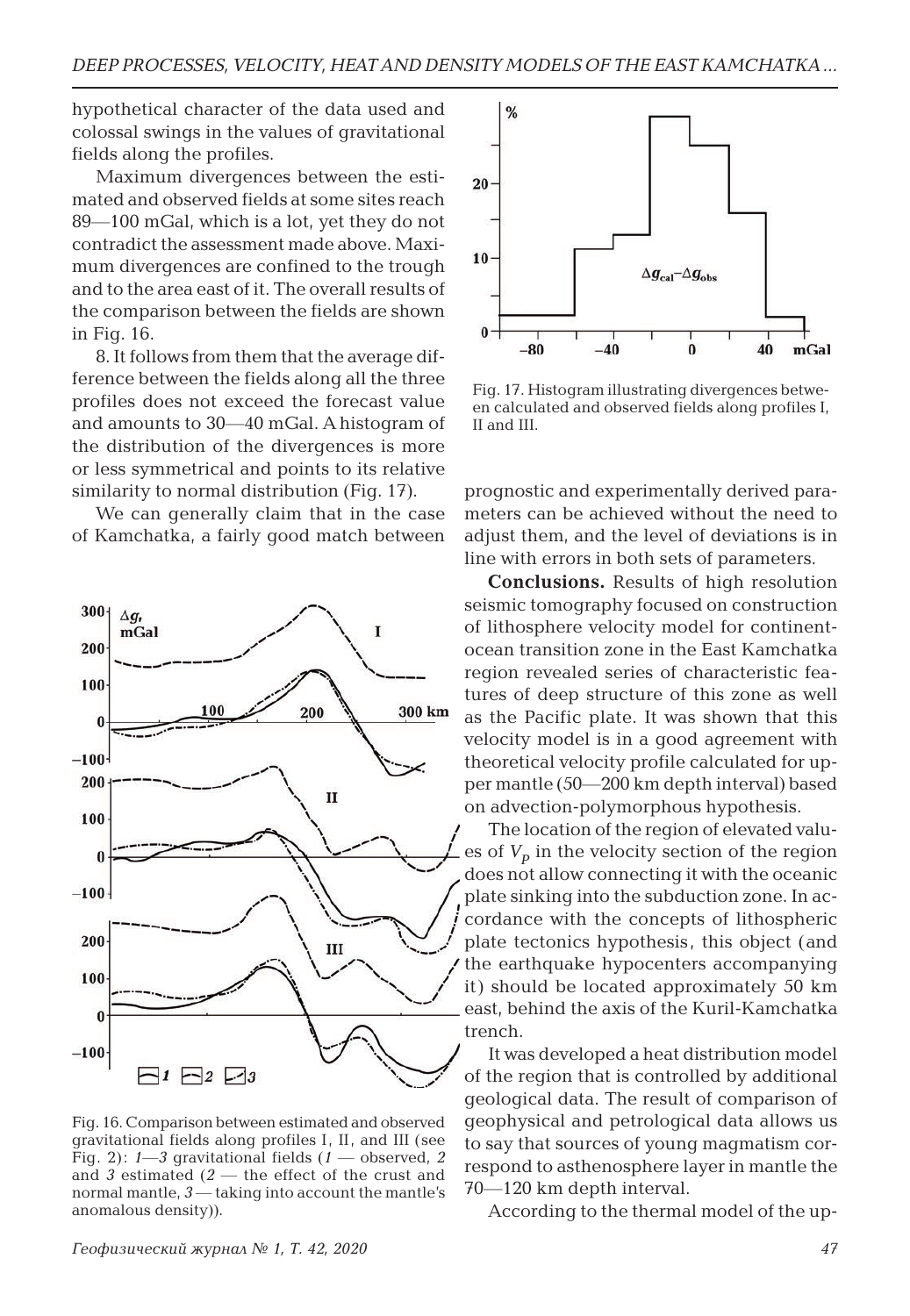per mantle, density model is constructed. Its effect quite fully explains the mantle gravitational anomaly in Kamchatka.

Aligning the results of geoelectrics with the thermal model is not so complete. But recent data point to the possibility of achieving it.

We can generally claim that in the case of Kamchatka, a fairly good match between prognostic and experimentally derived parameters can be achieved without the need to adjust them, and the level of deviations is in

## **References**

- Anosov, G.I., Bikkenina, S.K., Popov, А.А., Sergeev, K.F, Utnasin, V.K., & Fedorchenko, V.I. (1978). *Deep seismic probing of Kamchatka*. Moscow: Nauka, 130 p. (in Russian).
- Balakina, L.M. (2002). Subduction and Mechanisms of Earthquakes. In *Controversial Aspects of Plate Tectonics and Possible Alternatives* (pp. 120―141). Moscow: Edition of the Institute of Physics of the Earth of the Russian Academy of Sciences (in Russian).
- Belyavsky, V. V., & Aleksanova, E. D. (2014). Three-dimensional geoelectrical model of southern Kamchatka. *Fizika Zemli*, (1), 11―32 (in Russian).
- Enescu, B., Mori, J., Miyazawa, M., & Kano, Y. (2009). Omori-Utsu Law c-Values Associated with Recent Moderate Earthquakes in Japan. *Bulletin of the Seismological Society of America, 99*(2A), 884―891. https://doi.org/10. 1785/0120080211.
- Fedotov, S.A., Gusev, A.A., Chernysheva, G.V., & Shumilina, L.S. (1985). Seismic focal zone of Kamchatka (geometry, earthquake location and connection to volcanism). *Vulkanologiya i seysmologiya*, (4), 91―107 (in Russian).
- Frolova, Т.I., Perchuk, L.L., & Burikova, I.A. (1989). *Magmatism and crustal transformation*

line with errors in both sets of parameters.

For future work authors plan to continue this work using more geophysical parameters and geological data as well as different technical approaches allowed modeling of geology and geophysical situation in the region and verify it by experimental data. It is possible that further comparison of the results would be fruitful when considering different concepts of deep processes occurred in the Kamchatka region.

*in active peripheral regions*. Мoscow: Nedra, 260 p. (in Russian).

- Gontovaya, L.I. & Nizkous, I.V. (2005). Seismic inhomogeneity of the lithosphere in the suture zone between the Kurile-Kamchatka and Aleutian island arcs: *Proc. of the volcanological conference* (pp. 175―183). Petropavlovsk-Kamchatsky (in Russian).
- Gordienko, V.V. (2001a). Advection-polymorphous process in tectonosphere of transition zone of Pacific ocean type. *Geofizicheskiy zhurnal, 23*(6), 21―39 (in Russian).
- Gordienko, V.V. (2001b). The nature of mantle and crust conductors. *Geofizicheskiy zhurnal, 23*(1), 29―39 (in Russian).
- Gordienko, V.V. (2014). Deep-seated processes and seismicity activity. *Geofizicheskiy zhurnal, 36*(1), 19―42 (in Russian). https://doi.org/ 10.24028/gzh.0203-3100.v36i1.2014.116147.
- Gordienko, V. V. (2017). *Thermal processes, geodynamics, deposits*. 283 p. Retrieved from https://docs.wixstatic.com/ugd/6d9890\_090e 4a0466b94934b7d7af8c751a70bf.pdf (in Russian).
- Gordienko, V.V., Gordienko, I.V., Zavgorodnyaya, O.V., Kovachikova, S., Logvinov, I.M., &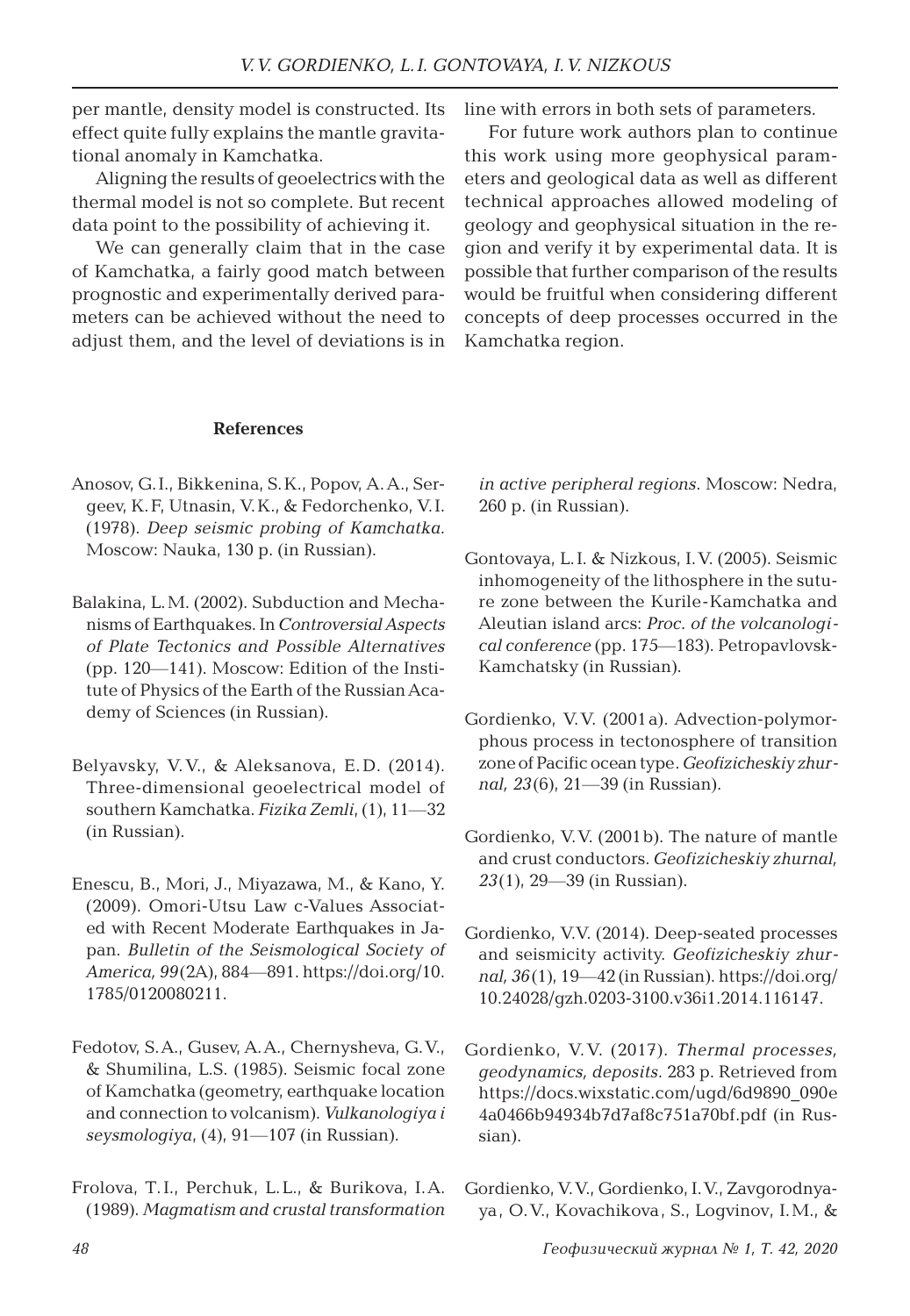Tarasov, V.N. (2011). *Ukrainian Carpathians (geophysics, deep-seated processes)*. Kiev: Logos, 128 p. (in Russian).

- Goryachev, А.Е. (1966). *Kurile-Kamchatka zone: Major patterns of tectonic evolution*. Мoscow: Nauka, 235 p. (in Russian).
- Kadik, A.A., Lukanin, O.A., & Portnyagin, A.L . (1990). Magma formation with the ascending movement of the mantle substance: the temperature regime and composition of the melts formed during the adiabatic decompression of the ultrabasites of the mantle. *Geokhimiya*, (9), 1263―1276 (in Russian).
- Kissling, E., Ellsworth, W.L., Ederhart-Pillips, D., & Kradolfer, U. (1994). Initial reference models in local earthquake tomography. *Journal of Geophysical Research, Solid Earth, 99*(B10), 19635―19646. https://doi.org/10.1029/93JB03 138.
- Marakhanov, V.I. & Potapyev, S.V. (1981). *Structural classification of the Kamchatka tectonic region*. Мoscow: Nauka, 88 p. (in Russian).
- Moroz, Yu.F. (1991). *Electrical conductivity of the Earth's crust and upper mantle in Kamchatka*. Мoscow: Nauka, 182 p. (in Russian).
- Moroz, Yu.F. (2009). *Electrical conductivity of deep-seated strata in Kamchatka's volcanic zones. In: Electromagnetic studies of the Earth*. Moscow: Edition of the Institute of Physics of the Earth of the Russian Academy of Sciences, 157 p. (in Russian).
- Nizkous, I.V., Kissling, E., Sanina, I.A., & Gontovaya, L.I., (2006). Velocity characteristics of the lithosphere in Kamchatka's ocean-tocontinent transition zone based on the data of seismic tomography. *Fizika Zemli*, (4), 18―29 (in Russian).
- Rass, I.T., & Frih-Har, D.I. (1987). About finding of carbonatite in the Upper Cretaceous ultra basic vulcanites of Kamchatka. *Doklady AN SSSR, 294*(1), 182―186 (in Russian).
- Seliverstov, V.A., & Tsykunov, A.G. (1974). Meymacites of the Northern part of Valaginsky mountain range. *Doklady AN SSSR, 217*(2), 424― 427 (in Russian).
- Sergeyev, K.F. (Ed.). (1997). *Geodynamics of the tectonosphere in the suture zone of the Pacific Ocean and Eurasia, Vol. IV. Structure and material composition of the sedimentary veneer in the northwestern part of the Pacific Ocean*. Yuzhno-Sakhalinsk: Edition of the Institute of Marine Geology and Geophysics of the Far Eastern Branch of the Russian Academy of Sciences, 178 p. (in Russian).
- Sergeyev, K.F., Gordienko, V.V., & Krasny, M.L. (Eds.). (1992). *Tectonosphere of the Asian Pacific Rim*. Vladivostok: Edition of the Far Eastern Branch of the Russian Academy of Sciences, 238 p. (in Russian).
- Smirnov, Ya.B., Sugrobov, V.M., & Yanovskiy, F.A. (1991). Earth heat flow of Kamchatka. *Vulkanologiya i seysmologiya*, (2), 41―65 (in Russian).
- Sobolev, S., Zeyen, H., Stoll, G., Werling, F., Altherr, R., & Fuchs, K. (1996). Upper mantle temperatures from teleseismic tomography of French Massif Central. *Earth and Planetary Science Letters, 139*(1-2), 147―163. https://doi. org/10.1016/0012-821X(95)00238-8.
- Volynets, O.N., Melekescev, I.V., Ponomareva, V.V., Jagodzinsky, J.М. (1999). Harchinski and Zarechnyi volcanoes ― unique centers of late Pleistocene magnesium basalts in Kamchatka: material composition of volcanic rocks. *Vulkanologiya i seysmologiya*, (1), 31 ―45 (in Russian).